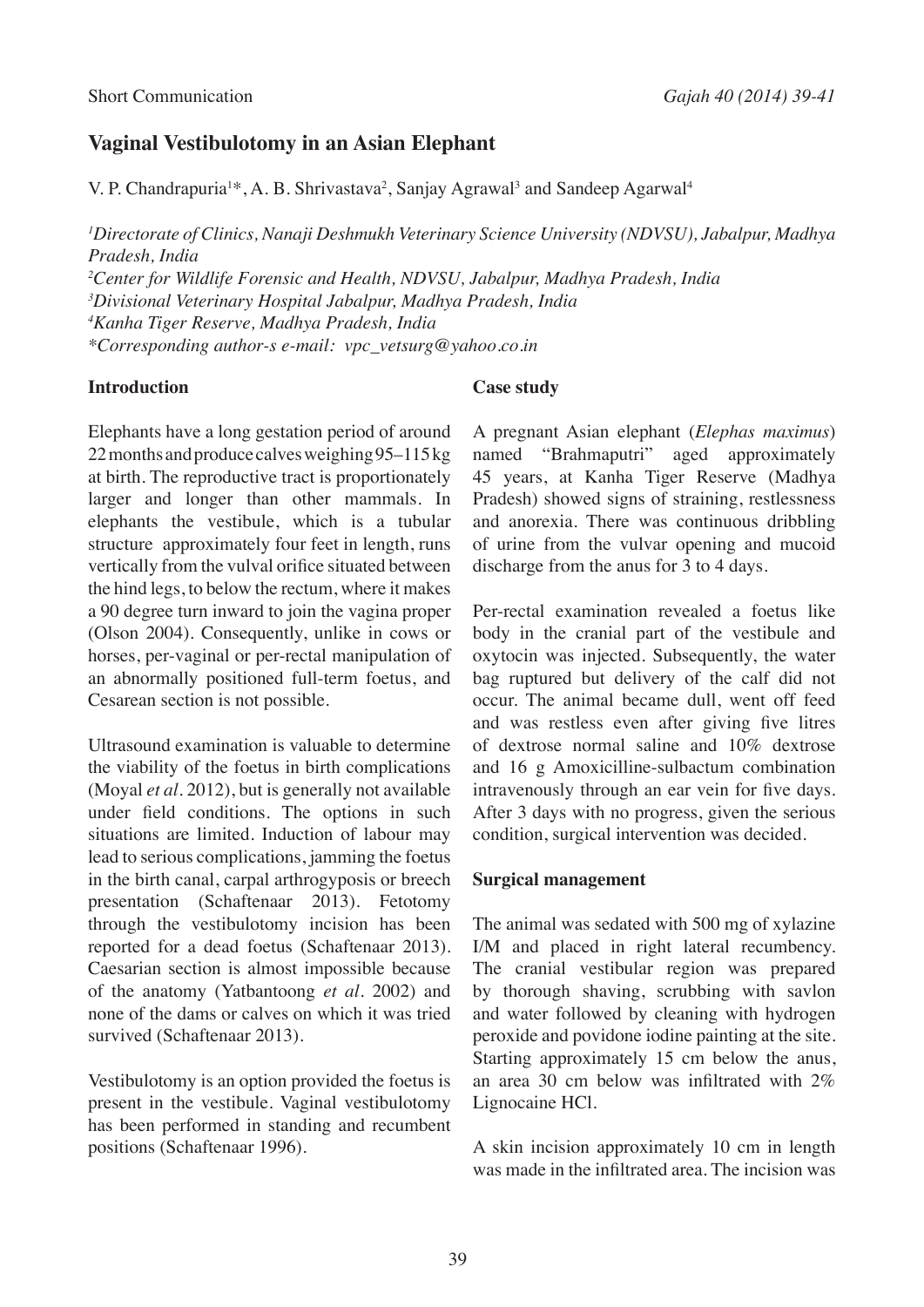

extended in depth and bleeding vessels ligated. The foetus was felt as a hard mass at a depth of about 20-25 cm and its trunk and left foreleg were exteriorized (Fig. 1) and snares applied on them (Fig. 2). Following lubrication, traction was applied. Several attempts to pull out the foetus failed. The foetus was then pushed back and the right foreleg was felt flexed from the fetlock joint causing dystocia. The leg position was corrected and a third snare was placed on it. Traction was applied with three ropes and a transverse incision about 10 cm made at the centre of the longitudinal incision (Fig. 3). Traction with twenty persons was needed to extract the foetus with an effort over 10 minutes (Fig. 4).

Following delivery of the foetus, about 40 to 50 l of uterine fluid and urine flooded out along with part of the placental membrane. The placenta was removed manually. Povidone iodine with metronidazole liquid was inserted through the cervical opening deep into the uterus.



**Figure 3.** Appearance of fore legs.



**Figure 1.** Exteriorizing the trunk. **Figure 2.** Traction on paws and trunk.

The mucosal edges of the vestibule were approximated with Vicryl No. 1 using a simple continuous pattern. A second row of sutures was placed in an interrupted manner on the muscular layer followed by subcutaneous tissue approximation. The transverse incision was also approximated in a similar way. Skin edges of transverse and vertical incisions were closed by Black Braided Silk No. 3 in a cross mattress pattern (Fig. 5). The lower dependent part of the longitudinal incision for about 10 cm was left unsutured to provide an opening for drainage.

During the operation about 10 l of dextrose normal saline and Ringer Lactate with Multi Vitamin Infusion and 20 ml of adrenochrome was given intravenously through an ear vein. Antidote Yohimbine 600 mg was given intramuscularly and the animal was unchained. Movement of the trunk and head was observed after 8 to10 minutes followed by movement of legs and the animal attended sternal recumbancy in 15 minutes.



**Figure 4.** Delivery of dead fetus with flooded urine and uterine fluid.